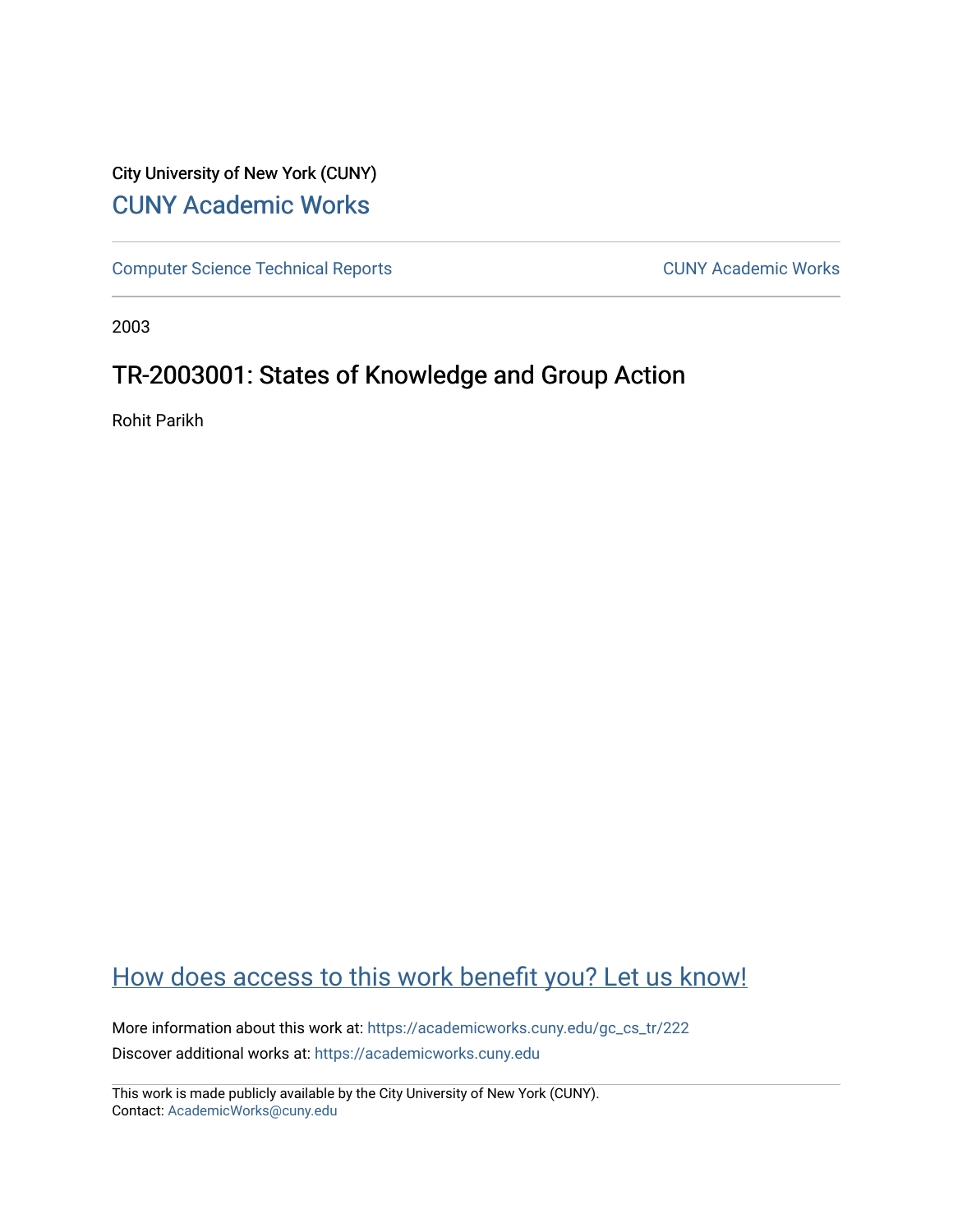#### States of Knowledge and Group Action Rohit Parikh City University of New York<sup>1</sup> Rohit Parikh

Abstract: In this paper we investigate the possible states of knowledge among a group of individuals and their relations to decision making.

A travelling salesman found himself spending the night at home with his wife when one of his trips was accidentally cancelled. The two of them were sound asleep, when in the middle of the night there was a loud knock at the front door. The wife woke up with a start and cried out, 'Oh my God! It's my husband!' Whereupon the husband leapt out of bed, ran across the room and jumped out the window.

Schank and Abelson, 1977, p. 59.

Wimmer and Perner begin their paper [WM] on Beliefs about beliefs with this story from Schank and Abelson which may seem amusing to some and disturbing to others. But the point of the story seems to be that husband and wife each have their own scenario and neither corresponds to the actuality. The wife is a bit better off as she knows where she is though not whom she is with. The husband is unaware of the identity of his companion and even of the location where he is.

Wimmer and Perner themselves are concerned primarily with the perception by children of other people's mindsets. The following quote from [WM] is a story about Maxi which they told a group of children:

Mother returns from her shopping trip. She bought chocolate for a cake. Maxi may help her put away the things. He asks her, 'Where should I put the chocolate?' 'In the blue cupboard', says the mother.

Later, with Maxi gone out to play, the mother transfers the chocolate from the blue cupboard to the green cupboard. Maxi then comes back from the playground, hungry, and he wants to get some chocolate.

In Wimmer and Perner's experiment, little children who were told the Maxi story were then asked the belief question, "Where will Maxi look for the chocolate?"

Children at the age of 3 or less invariably got the answer wrong and assumed that Maxi would look for the chocolate in the *green* cupboard where they knew it was. Even children

<sup>&</sup>lt;sup>1</sup>Email: rparikh@gc.cuny.edu Research supported by grants from the NSF and the CUNY-FRAP program. Some of the results in this paper were presented at LOFT'02 and at WOLLIC'02.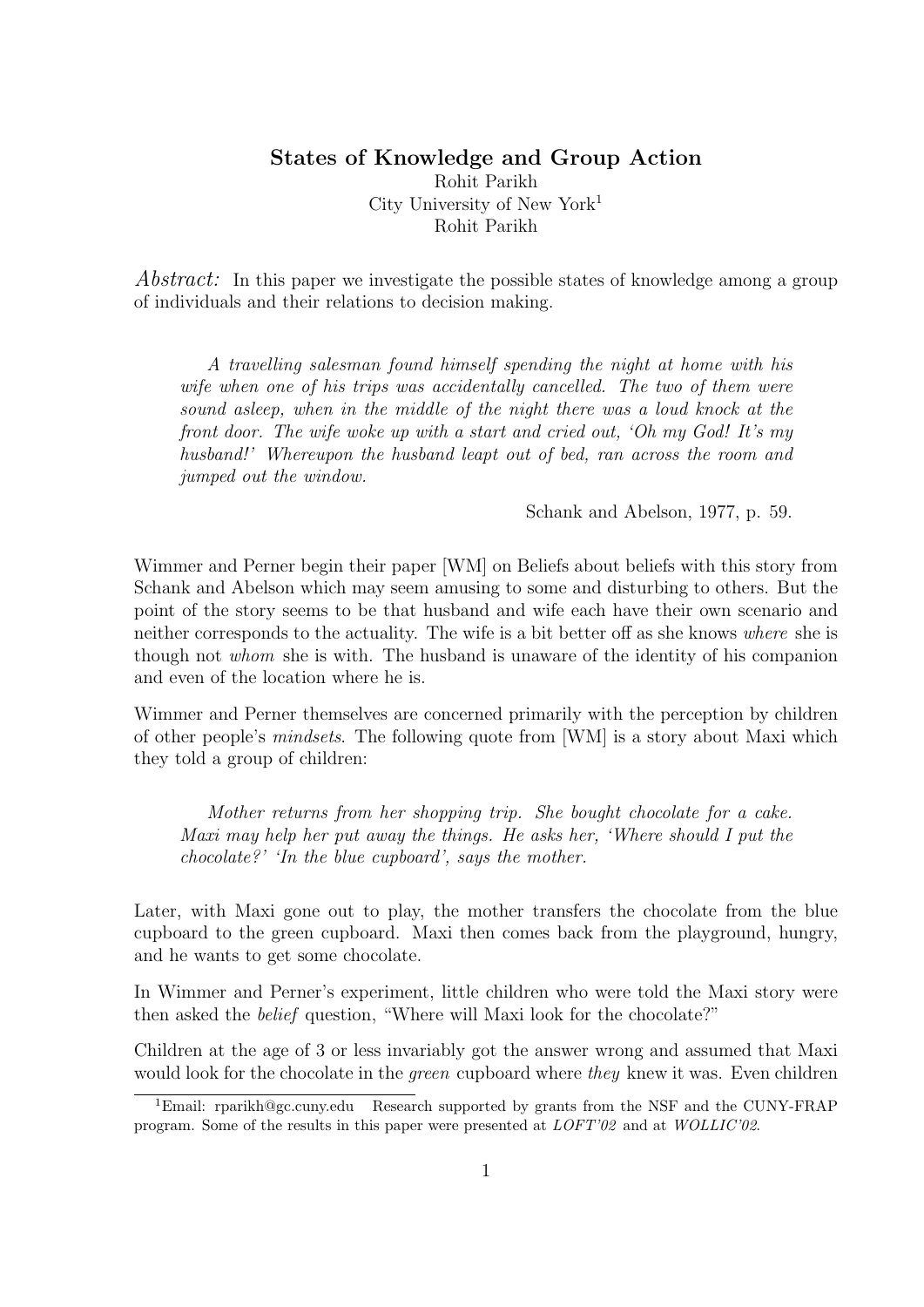aged 4-5 had only a one third chance of correctly answering this question or an analgous question involving Maxi and his brother (who also wants the chocolate and whom Maxi wants to deceive). Children aged 6 or more were by contrast quite successful in realizing that Maxi would think the chocolate would be in the *blue* cupboard – where he had put it and that if he wanted to deceive his brother, he would lead his brother towards the green cupboard.

Thus it seems that representation of other people's mindset comes fairly late in childhood, well after they have learned to deal with notions of belief and belief based action for themselves and for others who share their own view of reality. In [St] Chris Steinsvold investigates modal logics which are intended to represent the states of mind of young children. See also [SP].

Older children are not much better. In an experiment in my daughter's 7th grade class, I found that they were unable to deal with the muddy children puzzle beyond the first one or two levels.

In this, by now well known puzzle, a number of children are playing in the mud and some of them get their foreheads dirty. At this the father comes on the scene and announces, "at least one of you has got her forehead dirty".

Scenario 1: Suppose there is only one child, say Amy, who is dirty. Then she will realize that her own forehead must be dirty since she can see that the others are clean.

Scenario 2: Suppose now that there are two dirty children, Sarah and Amy, who are asked in turn, "Do you know if your forehead is dirty?" Now when Sarah is asked, she can see Amy's dirty forehead and she replies, "I don't know". However, when Amy is asked, she is able to reason, "If  $my$  forehead were clean, Sarah would have known that hers must be dirty since all the others are clean. But Sarah did not know. So my forehead must be dirty."

This reasoning on Amy's part requires a representation by Amy of Sarah's state of mind, and clearly Amy must be at least six for this to work. However, Sarah herself must have some reasoning ability and Amy must know that she has such abilities. It is not enough for Amy to know Sarah's view of reality, she must also represent Sarah's logical abilities in her own mind.

In particular, suppose that there are three dirty children, Jennifer, Sarah, and Amy who are asked in turn whether they know if they are dirty, and with Amy being asked last. If Sarah is only three, Amy would not be justified in concluding from Sarah's "I don't know" that in that case Amy herself must be dirty. Amy would need to know that if Amy were clean, Sarah would have carried out a representation in her own mind of Jennifer's state of mind and concluded from Jennifer's "I don't know" that Sarah must herself be dirty. But if Sarah is only three, Amy cannot rely on such reasoning on Sarah's part.

As the number of dirty children goes up, there is a need for higher and higher levels of "I know that he knows that she knows that...". Common knowledge is at the end of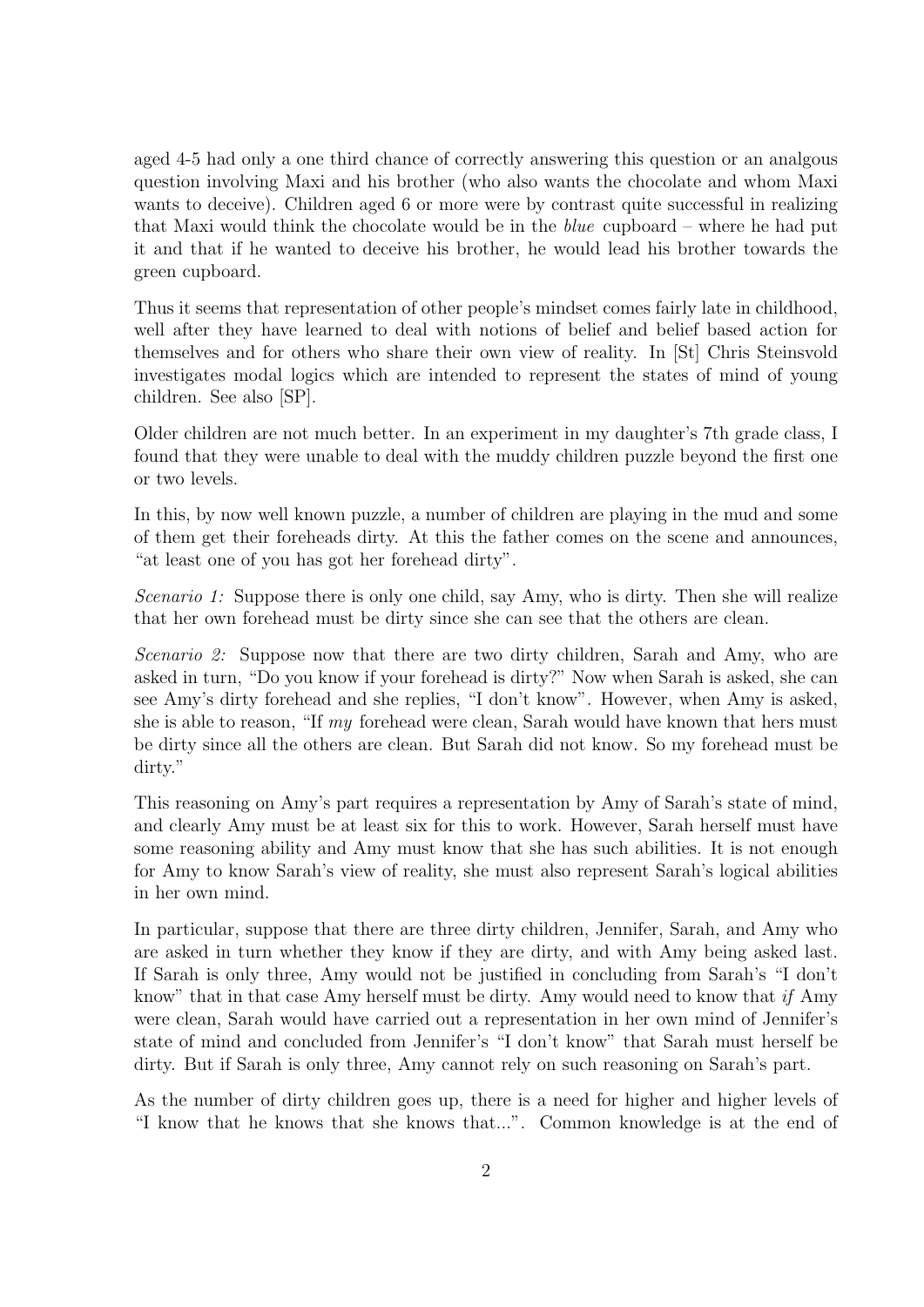this road and has been offered as the explanation of co-ordinated behaviour ([Lew, HM, CM, Chw]). For instance Halpern and Moses in [HM] show that the co-ordinated attack problem requires common knowledge between the two generals, and that given the means of communication they have, such common knowledge is impossible to attain. Clark and Marshall [CM2] indicate similar difficulties with the referent of "the movie playing at the Roxy today".

While it is true that co-ordinated actions and, supposedly, common knowledge do happen, it may also be relevant to consider other levels of knowledge, short of the infinite, common knowledge, level.<sup>2</sup> Such levels also arise in certain pragmatic situations, e.g. with email or snailmail or messages left on telephones as voice mail. Thus the purpose of this paper is to study levels other than common knowledge and how they affect the actions of groups.

In typical co-operative situations even if a certain level of knowledge is needed, a higher level would also do. If Bob wants Ann to pick up the children at 4 PM, it is enough for him to know that she knows. Thus if he sends her email at 2 PM and knows that she always reads hers at 3 PM, he can be satisfied. In such a situation Bob knows that Ann will know about the children in time, or symbolically  $K_b(K_a(C))$  and he may feel this is enough. However, if he telephones her at 3 PM instead, this will create common knowledge of  $C$ , much *more* than is needed. But no harm done, since in this context, Ann and Bob have the same goals. Halpern and Zuck also state a knowledge level requirement for the sequence transmission problem, which suffices as a minimum, but since the parties are co-ordinating, a higher level does not harm.

But in other contexts one may wish for just a particular level of knowledge, no lower, and no higher. Suppose for instance that Bob wants Ann to know about a seminar talk he is giving, just in case she wants to come, but he does not want her to feel pressured to come – she should come only out of interest and not from politeness. In that case he will want to arrange that  $K_b(K_a(S))$ , (he himself knows that she knows about the seminar) but not  $K_a(K_b(K_a(S)))$  (Ann knows that Bob knows that Ann knows about the seminar), for in the latter case she would feel pressured. Instead of telling her about his talk, which would create common knowledge, he may arrange for some other method, perhaps for a student to tell her, but without saying that it is a message from Bob.

Suppose a pedestrian is crossing the street and sees a car approaching him. It happens in many cities, Boston, Naples, etc., that the pedestrian will pretend not to notice the car, thereby preventing  $K_dK_p(C)$  with C representing the car, d being the driver and p the

<sup>2</sup>The following, possibly apocryphal story about the mathematician Norbert Wiener, well known for his absent mindedness, illustrates something even more subtle. At one time the Wieners were moving and in the morning as he was going to work, Mrs. Wiener said to him, "Now don't come home to this address in the evening." And she gave him a piece of paper with the new address. However, in the evening Wiener found himself standing in front of the old address and not knowing what to do – he had already lost the slip of paper with the new address. He went to a little girl standing by and said, "Little girl, do you know where the Wieners have moved to?" The little girl replied, "Daddy, Mom knew what would happen so she sent me to fetch you." The moral of the story, for us, is that common knowledge works only if the memory of all parties involved is reliable.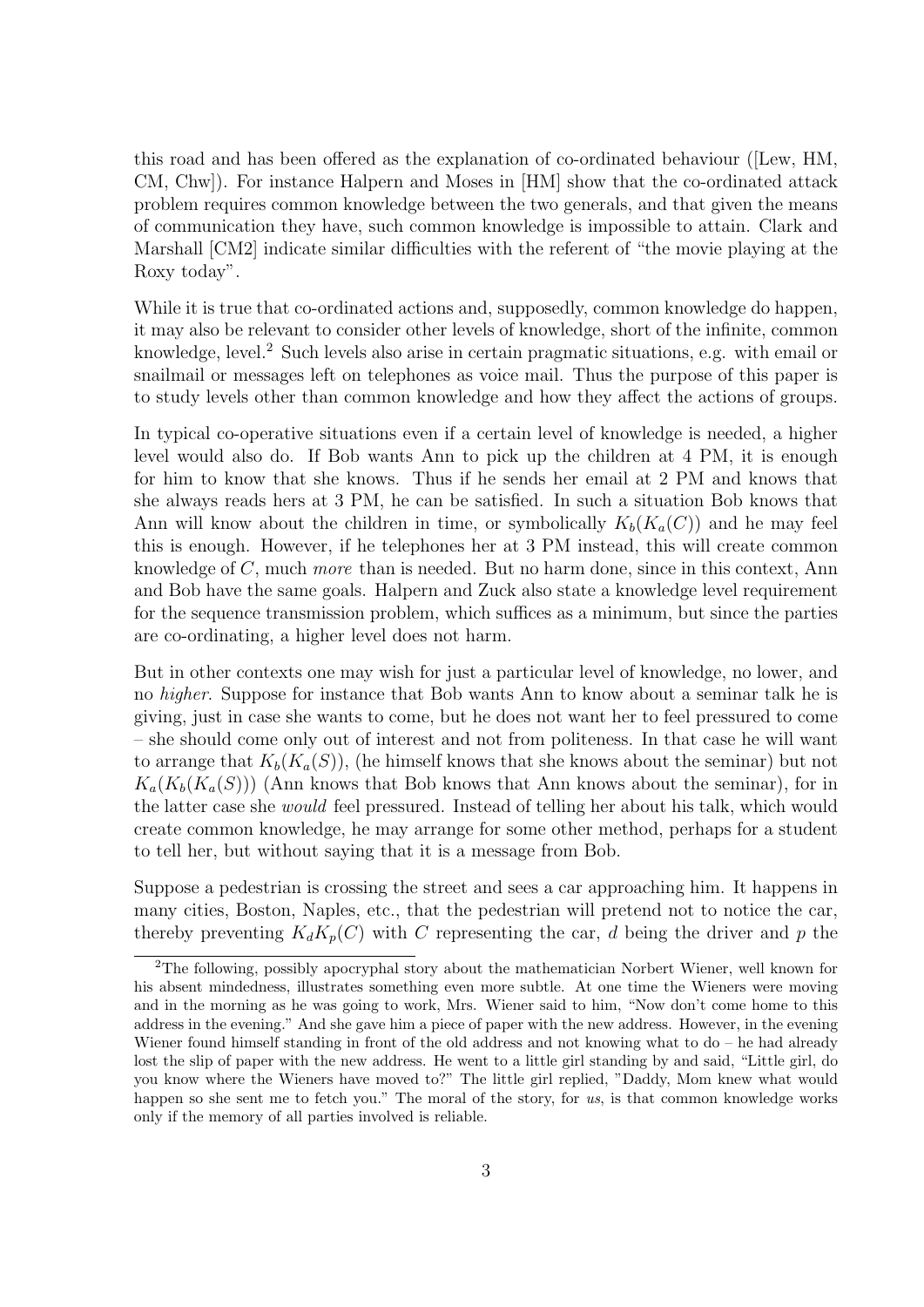pedestrian. If the driver knew that the pedestrian knew, he might drive aggressively and try to bully the pedestrian into running or withdrawing. But if he does not know that the pedestrian knows, he will be more cautious.

While the social questions are fascinating and are addressed elsewhere (Cf. [Pa3]), in this paper we shall concentrate on the technical aspects of knowledge, where it is assumed that everyone involved is logically perfect. One can still ask, what are the various levels of knowledge which can arise under various circumstances of communication and how will they affect how we may act?

### 1 Some examples

Our first example comes from the Mahabharata, one of the Indian epics and at 100,000 verses, believed to be the longest single work in the world. It describes the political struggle between two sets of cousins, the Pandavas, and the Kauravas. In a crucial battle between the two sets of cousins, Krishna is an adviser to the Pandavas, but out of a sense of fair play he gives his army to the Kauravas. At a crucial juncture Drona, a powerful warrior on the Kaurava side and also the teacher of both the *Pandavas* and Kauravas, turns out to be invincible in battle and the Pandavas are hard pressed.

However, the wily Krishna thinks up a strategem. Drona's only son is called Ashvatthama and so is an elephant owned by the Pandavas. Krishna suggests that the Pandavas kill the elephant Ashvatthama and then announce that the man Ashvatthama has been killed. After a great deal of hesitation and soul searching, self-interest prevails, the Pandavas do kill the elephant, and announce to *Drona* that Ashvatthama is dead. Not knowing about the elephant, Drona assumes it is his son who is dead, lays down his weapons, and is killed by a warrior on the Pandava side.

We now offer a game-knowledge theoretic analysis of this event.

Let *Drona's* two options be f for 'fight' and n for not fight. Before the announcement his preferences were  $f > n$  and given his prowess, any warrior who faced him faced death.

But after the announcement that Ashwatthama was dead, his preferences change to  $n > f$ , and he can be attacked with impunity.

Ahswatthama of course was not dead and took terrible revenge on the Pandavas including the killing of some unborn Pandava children. For this he was punished by being condemned (rather like Cain) to live forever, and to wander the earth as a pariah.

Our second example of the motorist and the pedestrian is a bit more complex as the deception consists of inducing a second order false belief. Let S be the situation where a pedestrian is crossing the street and a car is coming. Let  $S'$  be the same situation without the car. In S the pedstrian has two options,  $g$ , i.e. to go, and  $n$ , i.e. to not go. The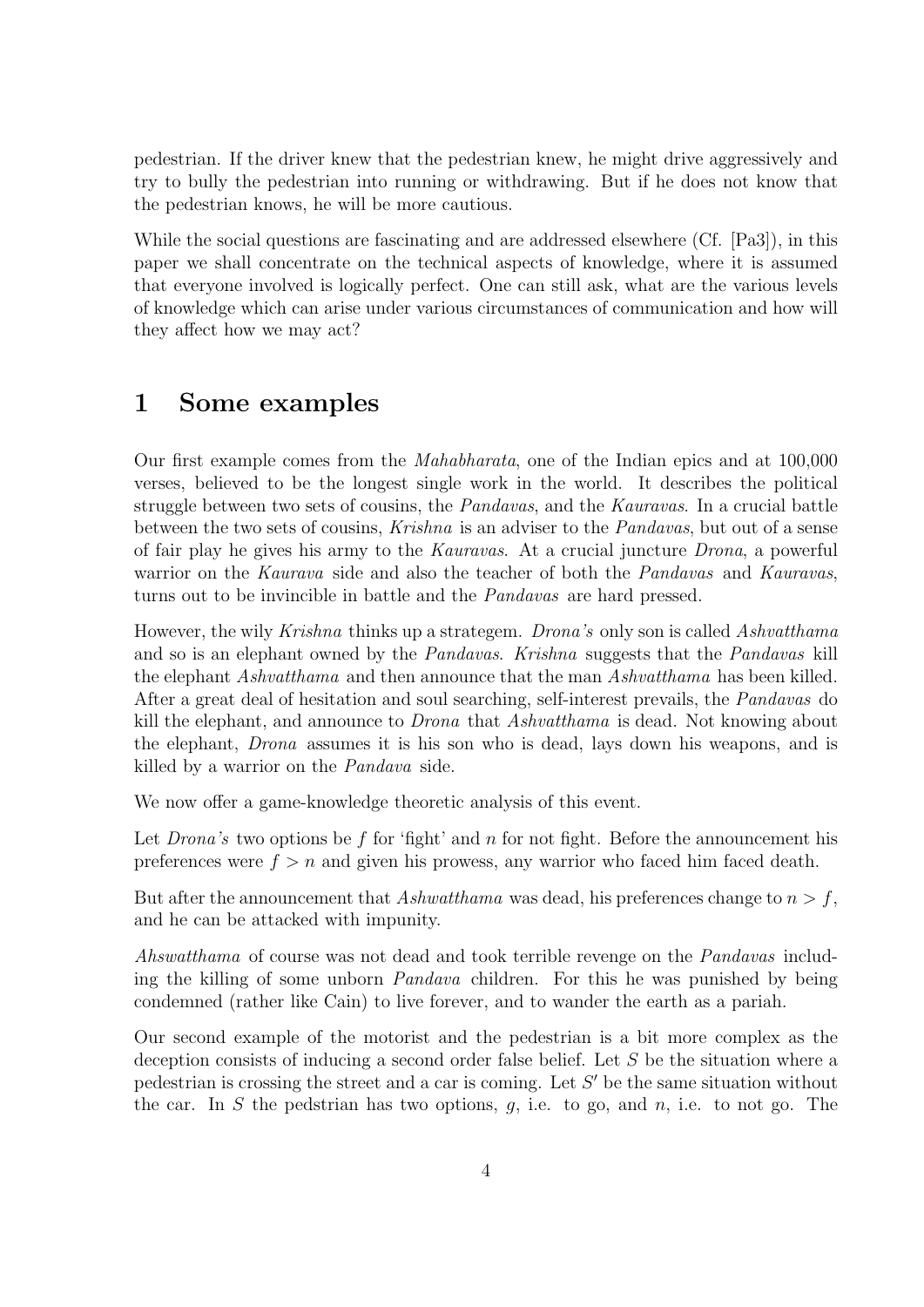motorist also has two similar options  $G$  and  $N$ . Here are the payoffs for the two in state S.

| Pedestrian<br>choices |                                                           | G            | $\mathcal N$ |
|-----------------------|-----------------------------------------------------------|--------------|--------------|
|                       | $\mathcal{G}% _{M_{1},M_{2}}^{\alpha,\beta}(\varepsilon)$ | $(-100,-10)$ | (1,0)        |
|                       | $\it{n}$                                                  | (0,1)        | (0,0)        |

Motorist choices

Figure I

Note that there are two Nash equilibria: at  $(q, N)$  and at  $(n, G)$ . However, the penalty for the pedestrian (injury or loss of life) to depart from  $(n, G)$  is much greater than the penalty for the motorist (fine or loss of license) to depart from  $(g, N)$ . Thus the equilibrium  $(g, N)$ is less stable than  $(n,G)$ , and this fact creates the possibility for the motorist to 'bully' the pedestrian.

However, if the pedestrian is unaware of the existence of the car, then the picture is much simpler and his payoffs are 1 for q and 0 for n. q dominates n, and once this choice is made by the pedestrian, it is dominant for the motorist to choose  $N$ . This is why the pedestrian tries to achieve the state of knowledge represented by the formulas  $K_p(C), \neg K_m(K_p(C))$ indicating that the pedestrian knows the car is there but the motorist does not know that the pedestrian knows. The pedestrian chooses the action  $g$ , and knowing that the pedestrian will do this, the motorist must choose N. However, if the motorist has a horn, he can change the knowledge situation. The existence of the car becomes common knowledge and thus the possibility for the motorist to bully the pedestrian arises again.

We now reconsider the problem of the two generals which Halpern and Moses have considered. In this problem there are two generals  $A, B$  who are stationed on opposing hilltops and who wish to attack an enemy  $E$  in the valley below. General  $A$  sends a messenger to general B suggesting that the two should attack together at dawn. However, there is a possibility that the message might not reach B. Perhaps the messenger would be captured or killed by  $E$ , and general  $A$  attacking by himself would be badly defeated. So general A asks for an acknowledgement from  $B$  that his message let us attack at dawn has been received.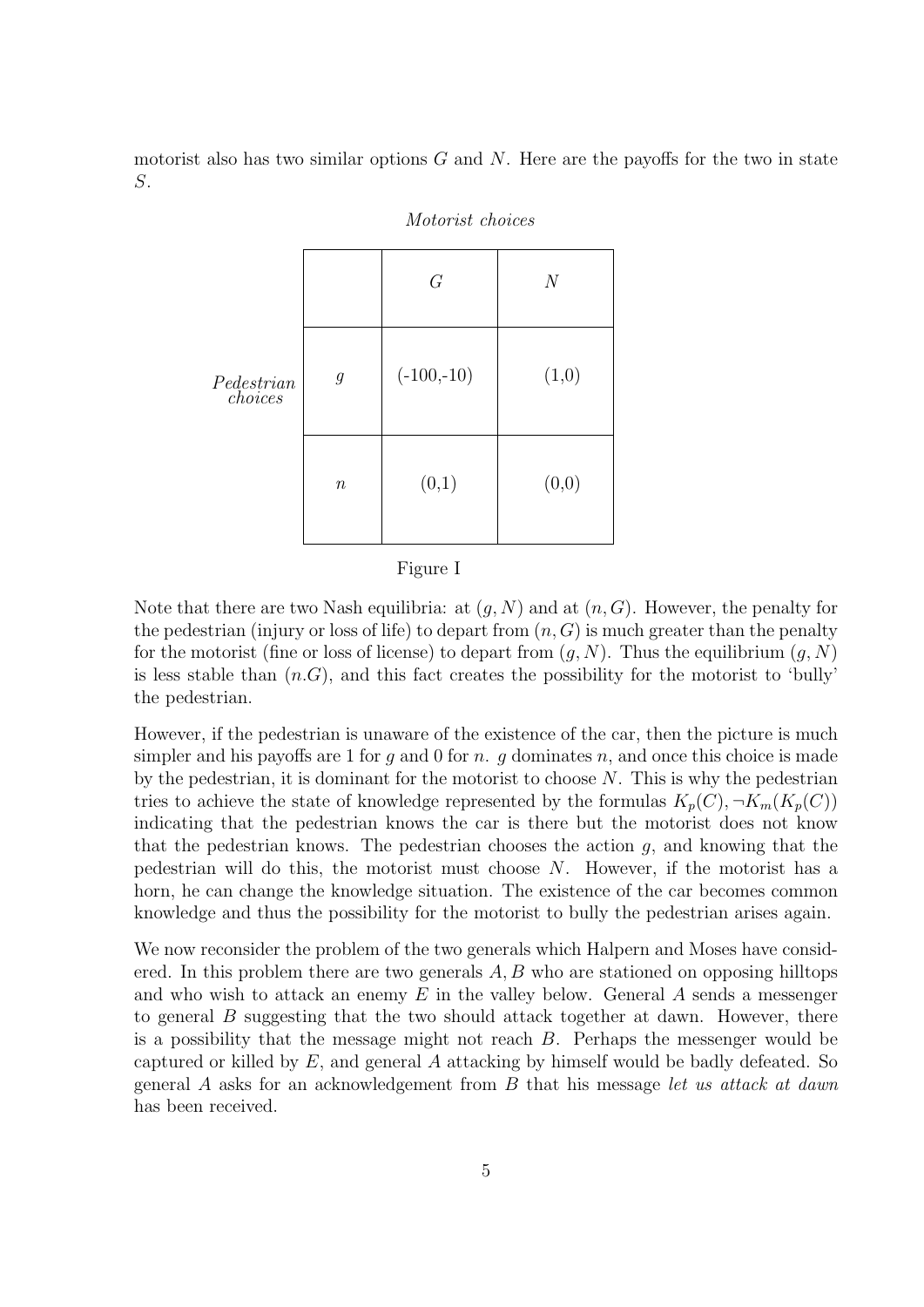However, general  $B$  has the same problem. He does not wish to attack alone and so he agrees to the attack, but asks for an acknowledgement in turn. Clearly this process of saying attack at dawn, please acknowledge can never end. What is needed, Halpern and Moses argue, is common knowledge of the intended attack and no finite number of messages back and forth will achieve it.

However, there is a small twist in this problem to which we now turn. Let a stand for the event that general A attacks alone. Let b stand for the event that general B attacks alone. Let t stand for the event that they attack together, and finally Let  $n$  stand for the event that neither attacks.

The analysis which Halpern and Moses provide tacitly assumes that the priorities are:  $t >$  $n > b > a$  for general A, and  $t > n > a > b$  for general B. "If only one general is going to attack, let it be the other guy", is tacitly assumed. Suppose, however, that  $t > b > n > a$ for both generals. Perhaps general B's army is large enough to make the difference in a battle, but is also small enough so that its attacking alone and being defeated is not a disaster – in any case it is better than continued inaction. In such a case general  $A$  can issue the message "Let us plan to attack at dawn, please acknowledge, but I will not acknowledge your acknowledgement". Thus A plans to attack iff he receives an acknowledgement and B has been ordered to attack without worrying about an acknowledgement from A. In such a case, A is guaranteed not to attack alone, and there may well be a good chance of t, provided only that the probability of a message getting through is high enough.

In other words, even though (as Halpern and Moses point out) common knowledge of the attack cannot be achieved, there may well be a strategy for general A which is better than doing nothing.

As our final example we consider the ballot box whose function is to create certain specific states of knowledge. Suppose that three people 1, 2, 3 are debating whether to have lettuce or cucumbers for salad. They cast their votes into a ballot box and the final count reveals that lettuce has won by 2 votes to 1.

Let  $C_i : i \leq 3$  mean that i voted for cucumber, and similarly for lettuce. Then the following is common knowledge:  $(L_1 \wedge C_2 \wedge L_3) \vee (L_1 \wedge L_2 \wedge C_3) \vee (C_1 \wedge L_2 \wedge L_3)$ . Also what is common knowledge is  $(\forall i, \forall j)(i \neq j \rightarrow \neg K_i(C_i))$  as well as  $(\forall i, \forall j)(i \neq j \rightarrow \neg K_i(L_i)).$ I.e. it is common knowledge that no one knows anyone else's vote. I am sure the reader can see the game theoretic reasons for these two knowledge facts. Everyone must know the results of the election, and the lettuce party must not be in a position to take revenge on the lone cucumber.

We hope we have made a case that states of knowledge and belief which fall short of common knowledge and common belief do arise, are relevant, and can often be better than full common knowledge.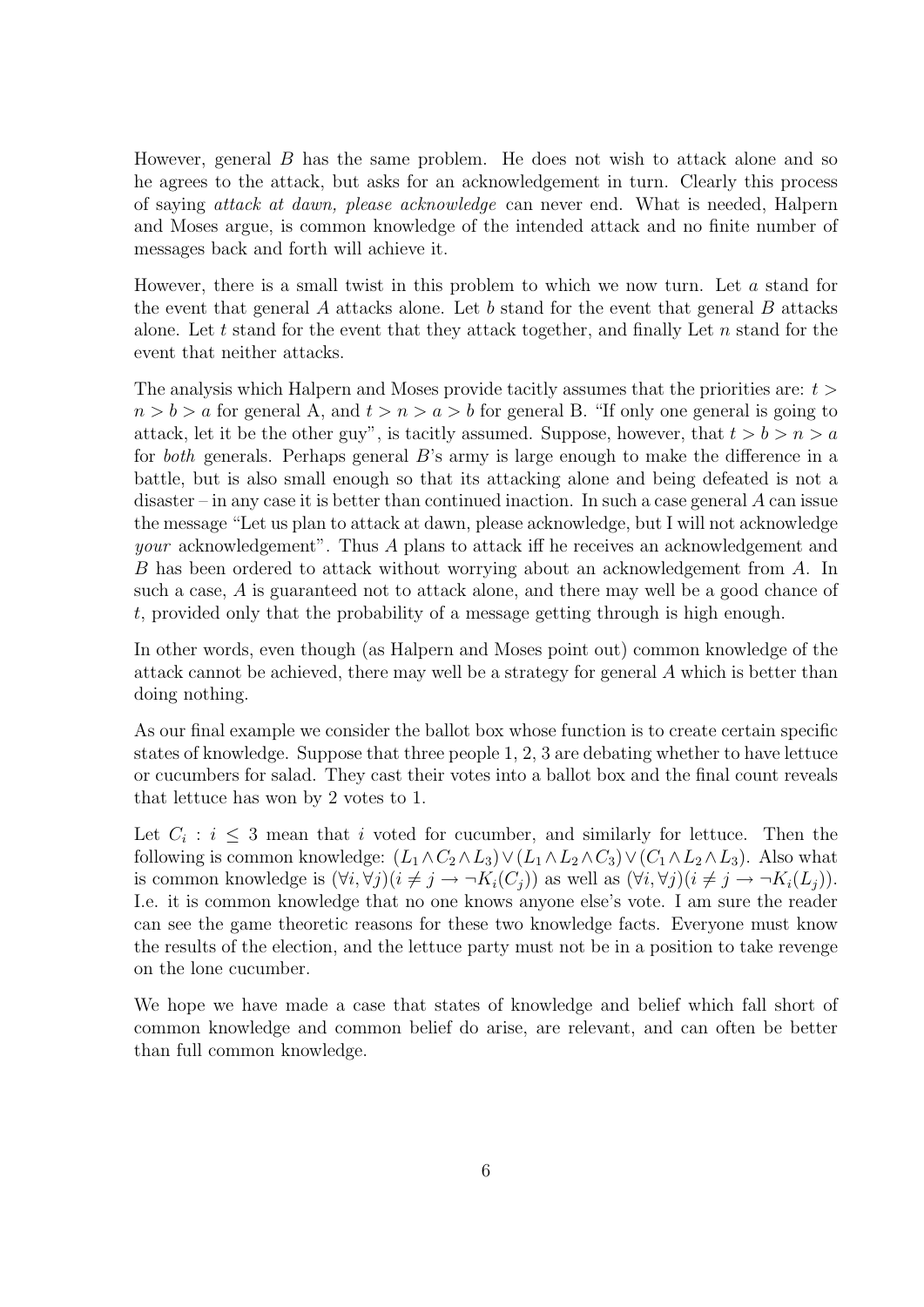## 2 Levels of Knowledge

Given a group  $N = \{1, ..., n\}$  of agents (whether people or processes) what are the properties of their state of knowledge relative to some fact  $A$ ? Assuming that  $A$  is true, there are still many options. At one extreme, perhaps N have no idea about A. At the other extreme is the possibility that A is common knowledge among  $N$ . What are the intermediate possibilities and how will a particular level of knowledge of A affect how the group N will act regarding some situation? To investigate this question formally we set up a formal language L and the notion of the *level* of a formula A as a set of formulas in  $L$ .

**Definition 1:** Assume given m propositional variables  $P_1, ..., P_m$ . Let  $L_0 = \{P_1, ..., P_m\}$ and let  $L_g$  be all boolean combinations of the  $P_i$ . If the  $P_i$  are *basic* ground facts, then  $L_g$  represents all ground (knowledge-free) facts. Given a group  $N = \{1, ..., n\}$  of agents we define the full knowledge language L as follows:

(i)  $L_0 \subseteq L$ (ii) If  $A, B \in L$  then so are  $\neg A, A \vee B$ . (iii) If  $A \in L$  then for all  $i \leq n, K_i(A) \in L$ .

To consider common knowledge as well we extend  $L$  to  $L_c$  by adding the conditions  $(iv) L \subseteq L_c$ 

(v) If  $A \in L_c$  and  $U \subseteq N$  then  $C_U(A) \in L_c$ . For convenience we shall identify  $K_i$  with  $C_{\{i\}}$ .

**Definition 2:** A Kripke structure  $M$  for  $L$  consists of a nonempty set  $W$  of states, a map  $\pi$  from  $W \times L_0$  into  $\{1,0\}$  with 1 standing for true and 0 for false, and finally an equivalence relation  $R_i$  over W for each  $i \leq m$ .

**Definition 3:** Given a Kripke structure M for L, a state  $s \in W$  and a formula  $A \in L_c$  we define  $\mathcal{M}, s \models A$  as follows by induction on the complexity of A. First, for each  $U \subseteq N$ , we define the relation  $R_U$  to be the transitive closure of  $\bigcup R_i : i \in U$ . Then we have: (i) If A is atomic then  $\mathcal{M}, s \models A$  iff  $\pi(s, A) = 1$ (ii) If  $A = \neg B$  then  $\mathcal{M}, s \models A$  iff  $\mathcal{M}, s \not\models B$ (iii) If  $A = B \vee C$  then  $\mathcal{M}, s \models A$  iff  $\mathcal{M}, s \models B$  or  $\mathcal{M}, s \models C$ (iv) If  $A = C_a(B)$  where a is either some i or else some U, then  $\mathcal{M}, s \models A$  iff  $(\forall t)((s,t)\in R_a\rightarrow \mathcal{M}, t\models B)$ 

**Theorem 1:** Let  $\Sigma_C$  be the alphabet whose symbols are  $\{C_U\}_{U\subset N}$ For all  $x, y$  in  $\Sigma_C^*$ , and all formulae A, for all  $\mathcal{M}, s, V \subseteq U \subseteq N$ ,  $\mathcal{M}, s \models xC_U C_V yA$  iff  $\mathcal{M}, s \models xC_V C_U yA$  iff  $\mathcal{M}, s \models xC_U yA$ .

In other words, common knowledge by the larger group  $U$  absorbs common knowledge by the smaller one.

**Corollary 1:** Let  $\Sigma_K$  be the alphabet whose symbols are  $\{K_1, \ldots, K_n\}$  For all a in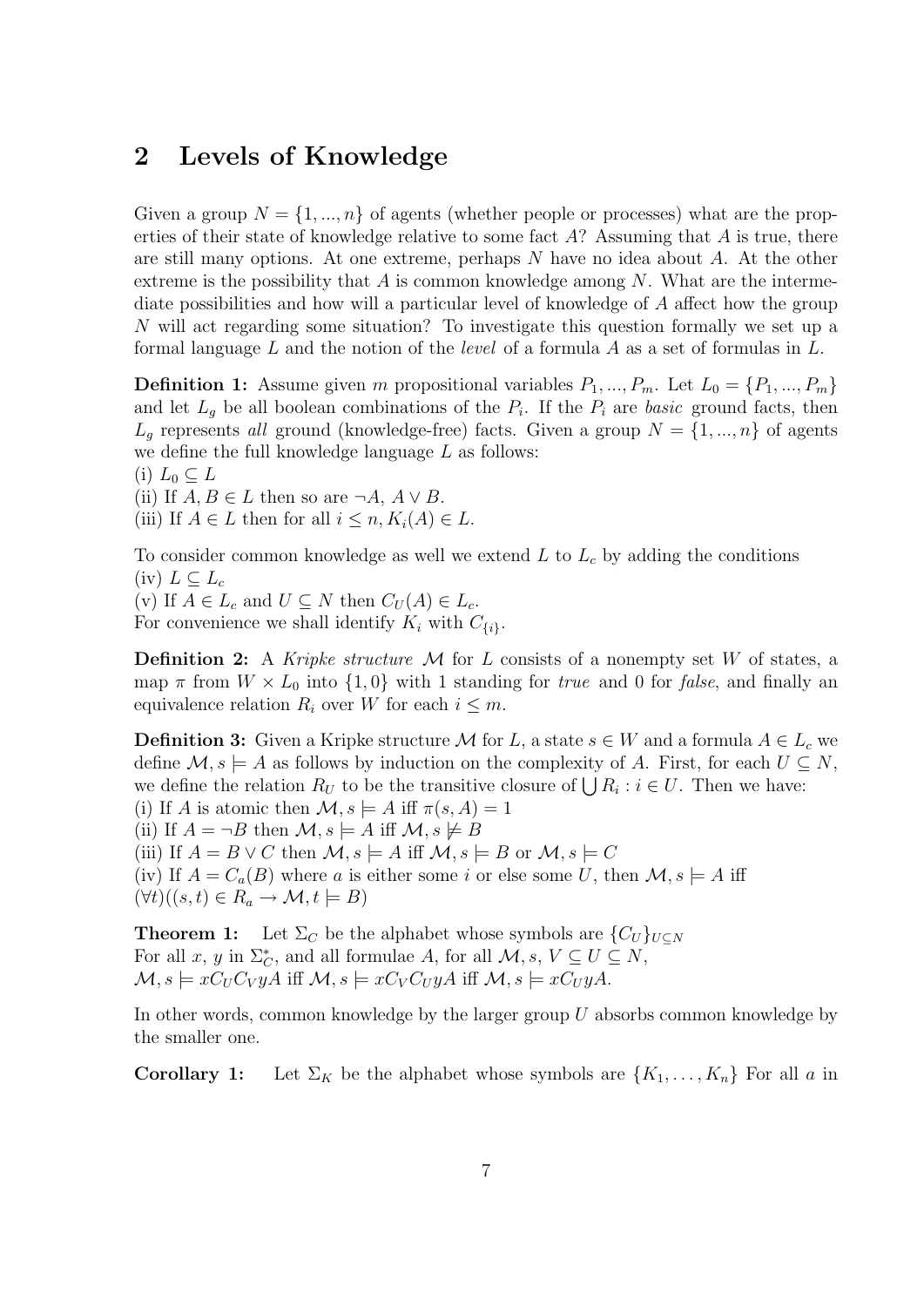$\Sigma_K$ , and for all x, y, in  $\Sigma_K^*$ , and all formulae A,

$$
\vdash xayA \leftrightarrow xaayA
$$

and hence for all  $\mathcal{M}, s, \mathcal{M}, s \models xayA$  iff  $\mathcal{M}, s \models xaayA$ . I.e. repeated occurrences of a are without effect and if  $xay \in L_K(A, s)$  then  $\forall n \; xa^n y \in L_K(A, s)$ .

In other words, it is common knowledge that a knowing some  $B$  is the same as a knowing that a knows B.

**Definition 4:** Given a formula A and M, s the level of A at s,  $L(A, s)$  is the set of x in  $\Sigma_C^*$  such that  $\mathcal{M}, s \models xA$ , and x contains no substrings  $C_U C_V$ ,  $C_V C_U$  for any  $V \subseteq U \subseteq N$ .

Strings x such that x contains no substrings  $C_U C_V$ ,  $C_V C_U$  for any  $V \subseteq U \subseteq N$  will be called simple, and from now on we shall confine ourselves to simple strings.

If s is clear from the context, or not important, then we shall drop it as a parameter. If we restrict ourselves to the  $K_i$  operators, we denote the level of A at s by  $L_K(A, s)$ .

### 3 Embeddability

Now we will try to characterize levels of knowledge. First we need to introduce the embeddability ordering on strings which turns out to be important here.

**Definition 5:** Given two strings  $x, y \in \Sigma_K^*$ , we say that x is embeddable in  $y (x \leq y)$ , if all the symbols of  $x$  occur in  $y$ , in the same order, but not necessarily consecutively. Formally:

1)  $x \leq x, \epsilon \leq x$  for all x 2)  $x \leq y$  if there exist x', x'', y', y'',  $(y', y'' \neq \epsilon)$ , such that  $x = x'x''$ ,  $y = y'y''$ , and  $x' \leq y'$ ,  $x'' \leq y''$ . and  $\leq$  is the smallest relation satisfying (1) and (2).

Thus the string aba is embeddable in itself, in aaba and in abca, but not in aabb.

#### Properties of the embeddability relation  $\leq$

Fact 1: Embeddability is a *well partial order*, i.e. it is not only well founded, but every linear order that extends it is a well order (equivalent condition: it is well founded and every set of mutually incomparable elements is finite).

Fact 2: Embeddability can be tested in linear time, e.g. by a nondeterministic finite automaton with two input tapes.

Fact 1 was proved first by Graham Higman. See [JP] for a discussion. Fact 2 is straightforward.

We also need a stronger relation defined on  $\Sigma_{\mathcal{C}}^*$ , which we call *C*-embeddability.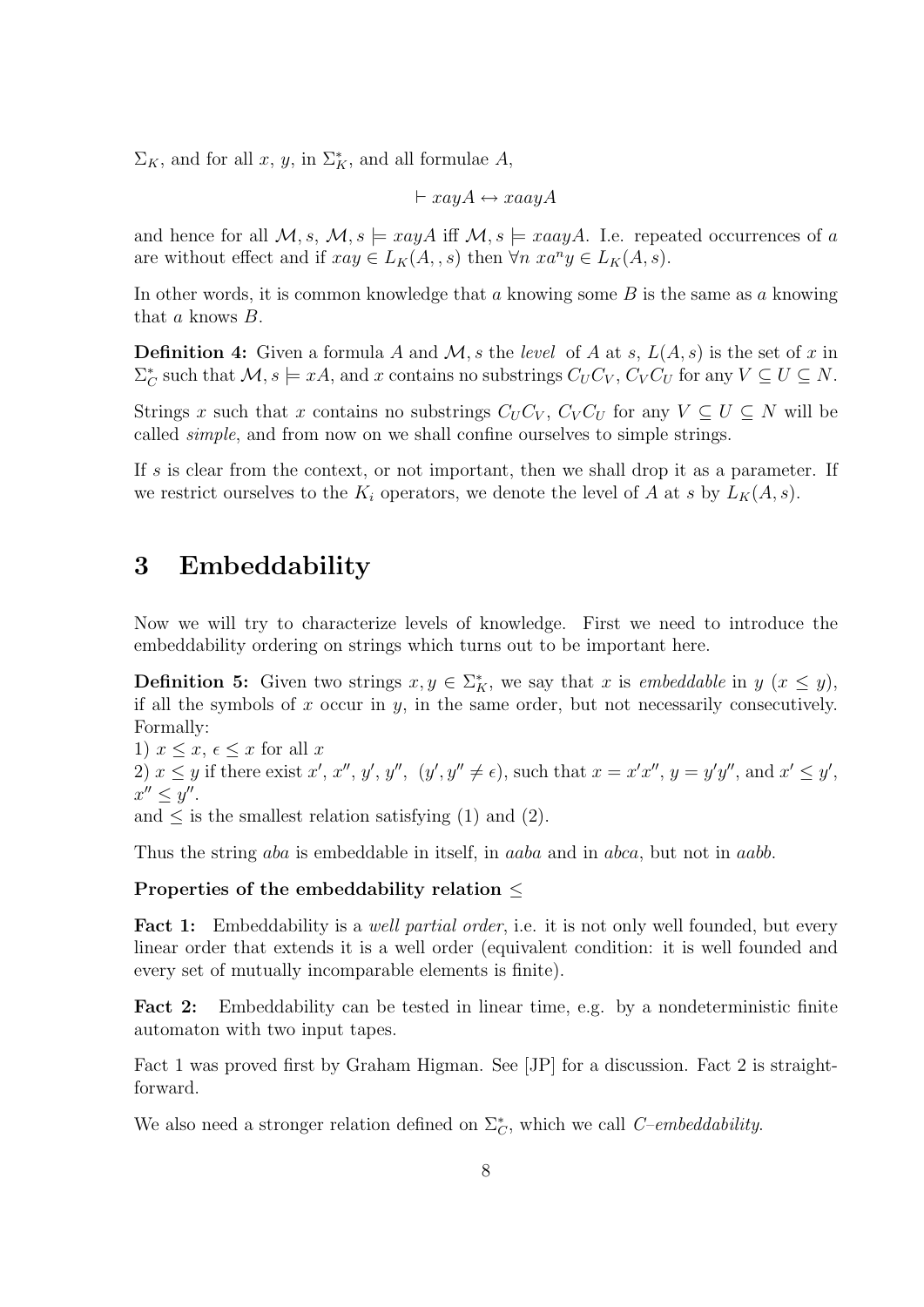**Definition :** Given two strings  $x, y \in \Sigma_c^*$ , we say that x is C-embeddable in  $y (x \leq y)$ , if

1) If  $V \subseteq U$  then  $C_V \preceq C_U$ 

2)  $x \leq y$  if there exist x', x'', y', y'',  $(y', y'' \neq \epsilon)$ , such that  $x = x'x''$ ,  $y = y'y''$ , and  $x' \leq y'$ ,  $x'' \preceq y''$ .

and  $\prec$  is the smallest relation satisfying (1) and (2).

**Fact 3:** For any  $x, y \in \Sigma_K^*$ ,  $x \leq y$  iff  $x \preceq y$ .

Fact 4: C-embeddability is a well partial order.

Fact 3 is easy. It is also easy to check that C-embeddability is a partial order. It is well founded, because regular embeddability is well founded and for given  $x \in \Sigma_C^*$  there are only finitely many  $y \in \Sigma_C^*$  s.t.  $|x| = |y|$  and  $y \preceq x$ .

There are only finitely many incomparable elements in  $\Sigma_C^*$  with respect to  $\leq$ , and there are more incomparable elements with respect to  $\leq$  than with respect to  $\preceq$ , so  $\preceq$  is a well partial order.

If  $\leq$  is a partial order on S, we can define a notion of a *downward closed* subset of S:

**Definition** :  $R \subseteq S$  is downward closed iff  $x \in R$  implies  $\forall y \preceq x, y \in R$ .

We will look at downward closed sets with respect to embeddability and C-embeddability.

**Theorem 2:** Let  $\Sigma_C$  be the alphabet whose symbols are  $\{C_U\}_{U\subseteq N}$ . Then for all strings  $x, y$  in  $\Sigma_C^*$ , if  $x \preceq y$  then for all  $\mathcal{M}, s$ , if  $\mathcal{M}, s \models yA$  then  $\mathcal{M}, s \models xA$ .

### 4 The Main Results

**Corollary 1:** Every level of knowledge is a downward closed set with respect to  $\prec$ .  $\Box$ 

Theorem 3: There are only countably many levels of knowledge and in fact all of them are regular subsets of  $\Sigma^*$  (where  $\Sigma$  is either  $\Sigma_K$  or  $\Sigma_C$ ).

**Proof:** Let L be any downward closed set of some  $\Sigma^*$ . Let  $X = \Sigma^* - L$ . Then X is upward closed. But now let M be the set of mimimal elements of X. Since embeddability is a WPO, M is finite and let  $M = \{x_1, ..., x_p\}$ . Then for all  $y \in \Sigma^*$ ,  $y \in X \leftrightarrow (\exists i \le p)(x_i \preceq y)$ and the condition  $(\exists i \leq p)(x_i \leq y)$  can be tested by a finite automaton. Thus X is regular, and hence so is  $L$ .

Fact 5: Eric Pacuit of the CUNY Graduate center and ourselves have shown that in contrast with knowledge there are uncountably many possible levels of rational belief. This is curious as truth is the only condition which (formally) separates knowledge from rational belief. These results will appear elsewhere.

Corollary : The membership problem for a level of knowledge can be solved in linear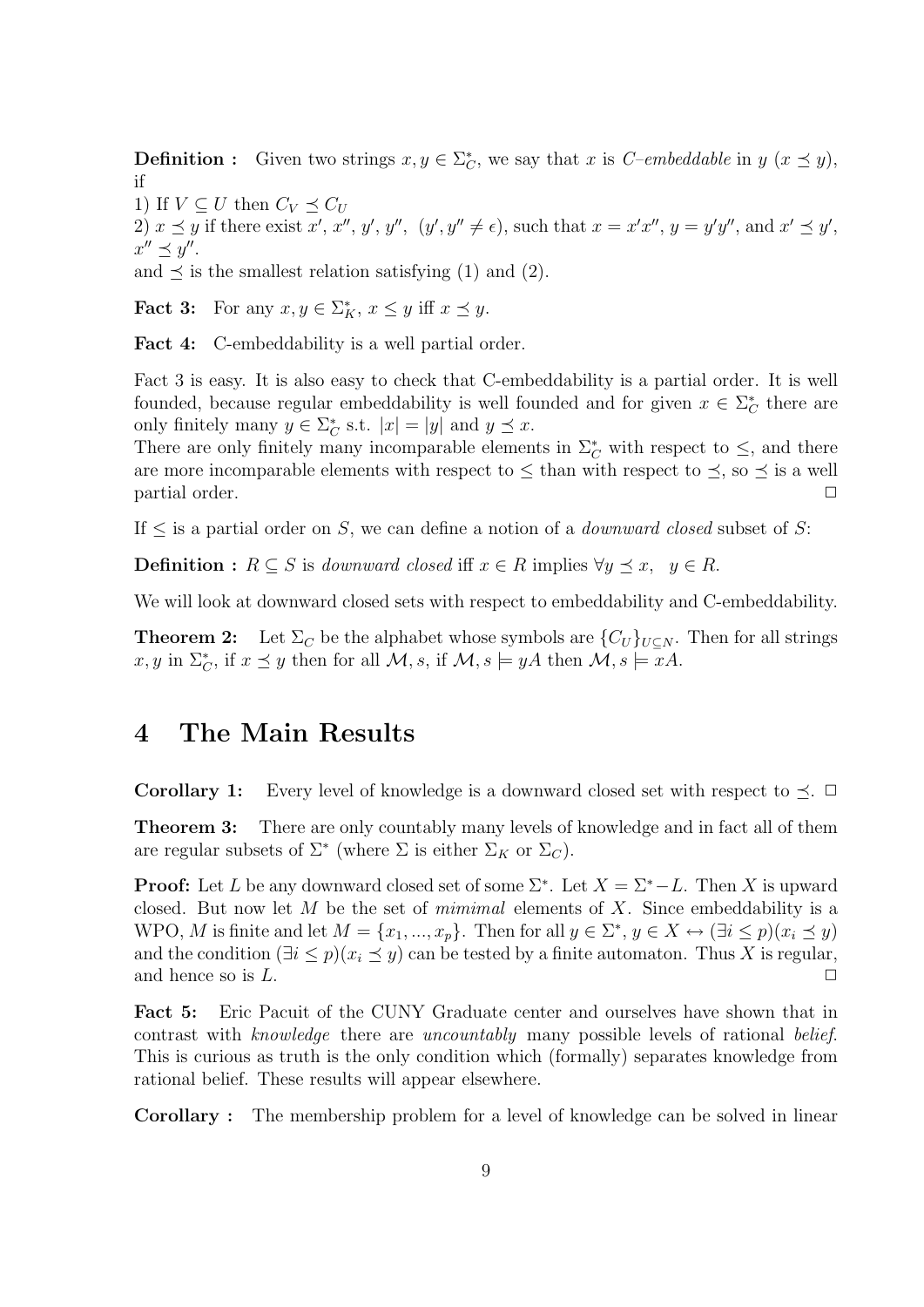time.

Now we consider what finite downward closed sets of strings can look like.

**Theorem 4:** If L is a non-empty finite subset of  $\Sigma_K^*$ , then L is downward closed iff for some  $k$ ,

$$
L = \bigcup_{i=1}^{k} dc(\{x_i\})
$$

where  $x_i \in \Sigma_K^*$ .

This theorem reiterates the fact that the finite levels are characterized by their maximal elements  $(x_1, ..., x_k)$  are maximal). The characterization of infinite levels of knowledge is more complex. The details are in [PK].

## 5 Model of a Distributed System

Just above we considered the levels of knowledge of arbitrary Kripke structures. But Kripke strctures do not fall from the sky. They arise in normal social (or computational) contexts. In the rest of the paper we consider what sorts of levels of knowledge can arise among n processes who start out knowing nothing in common but who arrive at some shared knowledge through communication, either asynchronous, or synchronous.<sup>3</sup>

We assume that there are a finite number of processes,  $1, \ldots, n$ , which compute and communicate with each other either by asynchronous messages or by broadcasts. Our network is assumed to be fully connected<sup>4</sup> (there is a channel from every process to every other process).

Asynchronous communication consists of two phases: send and receive. All messages sent are ultimately delivered (and they are delivered in the order in which they were sent) but the delay (transmission time) may be arbitrarily long.

*Broadcasts* are fully reliable, synchronous communications<sup>5</sup> where all processes involved simulteneously receive the message sent by one of them.

<sup>&</sup>lt;sup>3</sup>Below we give the definitions and main results. The full proofs are in [PK], which is unfortunately not easily accessible.

<sup>&</sup>lt;sup>4</sup>If the network is not fully connected then some levels of knowledge may be impossible to realize due to the lack of communication capabilities, e.g. if a processor is isolated (cannot communicate with anyone)then the other processes cannot learn anything from that process. Interesting questions arise in case of a directed network where every process may communicate with every other process but some communications are necessarily indirect (go through other processes). We will not analyze this case here.

 $5$ The two kinds of communications can be looked at as two kinds of communication media e.g. mailing system (asynchronous) and telephone lines (synchronous). Since we allow for synchronous communication between more than two processes at a time, our telephone system must have "conference call" capability.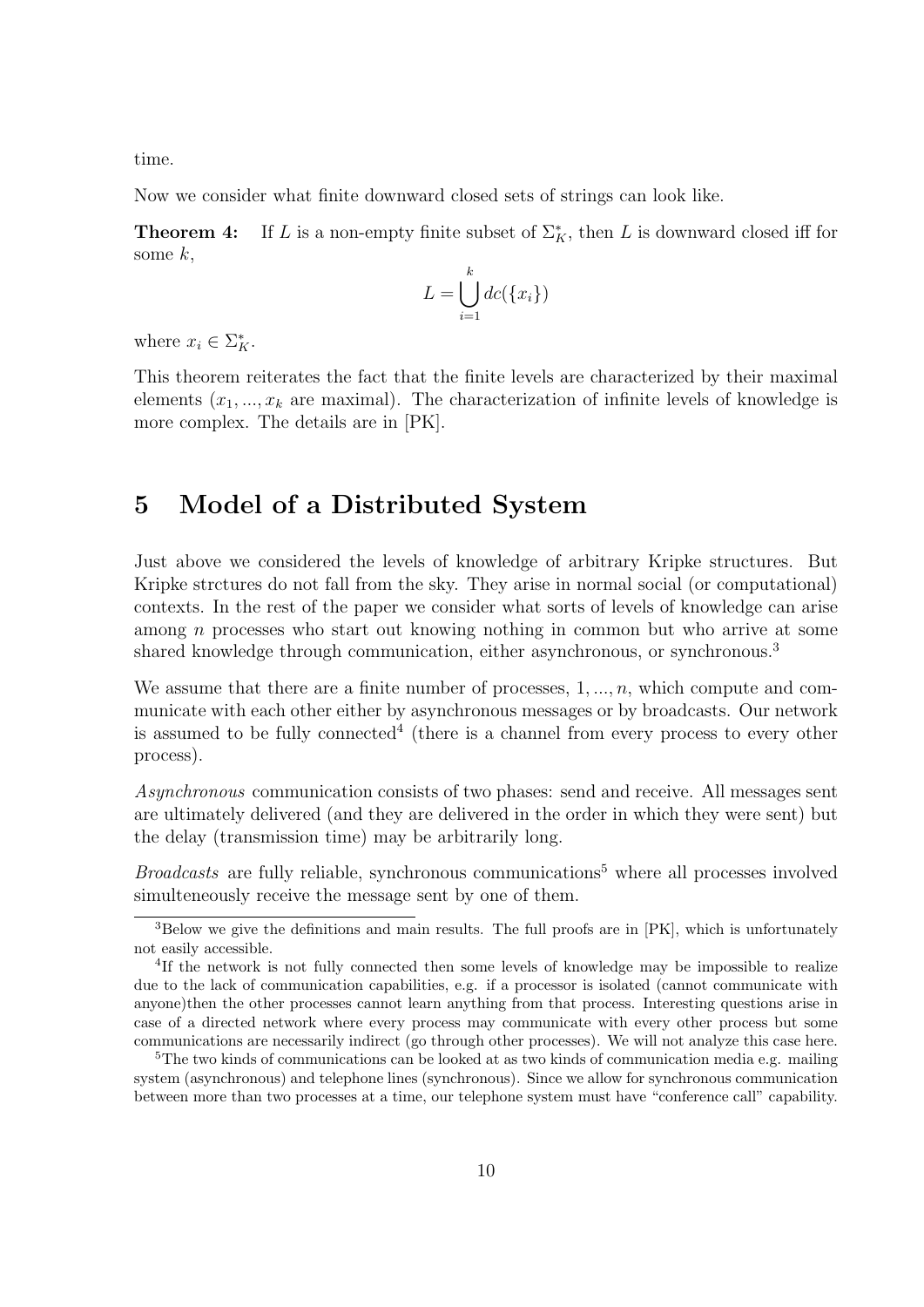Now we formally specify our class of models. Let  $N = \{1, ..., n\}$  be the set of all processors. Every processor  $i$  has infinitely many possible initial states  $v$ . Every initial state is a string of 0's and 1's  $(v \in \{0,1\}^*)$ . The set of initial states for i we denote by  $V_i$ . The set of global initial states is  $\mathcal{V} = \prod_{i=1}^{n} V_i$ .

From now on we will use lower case letters to denote everything pertaining to a single process. Capitals will be used where all the processes are involved (e.g.  $v_i$  is an initial state of a processor *i*, while *V* is an initial configuration of the whole system:  $V = (v_1, ..., v_n)$ .

Events:  $E_i$  denotes the set of all events in which processor i can participate (events  $local to i$ . There are the following types of events (or actions):

- 1.  $L_i$ : Local computation steps.
- 2.  $s(i, j, m)$ : Sending a message m to a processor  $j, j \in N$ .
- 3.  $r(j, i, m)$ : Receiving a message m from a processor  $j, j \in N$ . (M is the set of all possible messages)
- 4.  $bc(i, U, m)$ : Sending a broadcast m to a group of processors  $U, i \in U \subseteq N$ . The same event is receiving a broadcast  $m$  by a group of processes  $U$ .

$$
E_i = L_i \cup \{s(i, j, m) | m \in M, j \in N\} \cup \{r(j, i, m) | m \in M, j \in N\}
$$
  

$$
\cup \{bc(j, U, m) | m \in M, i, j \in U \subseteq N\} \cup \{bc(i, U, m) | m \in M, i \in U \subseteq N\}
$$

We define the set of *global events* **G** in our system.  $\mathbf{G} \subseteq \prod_{i=1}^{n} (E_i \cup \{null\})$  (a cartesian product) s.t. if  $(e_1, ..., e_i, ..., e_n) \in \mathbf{G}$  for some i and  $e_i = bc(j, U, m)$  then for all  $i' \in U$ ,  $e_{i'} = bc(j, U, m)$ . If  $e_i = null$  for some i, it means that there is no local event at i at this point. Note that *null* is not local to any process. We use the notation  $(G)_i$  to denote the *i*th coordinate of  $G$ , so  $(e_1, ..., e_i, ..., e_n)_i = e_i$ .

Histories: A history (a run) is an input value followed by a sequence of events. Let's call the set of all possible histories of the system – a protocol **P**. So  $\mathbf{P} \subseteq V$ ;  $\mathbf{G}^*$ . Protocols are always closed under taking an initial segment of a history:  $H \in \mathbf{P}$  implies that every  $H'$  which is an initial segment of H is in P.

We will require that for every receive in every history in every protocol there is exactly one corresponding send and it occurs before receive (this condition we will call timeconsistency).

We say that two histories  $H$  and  $H'$  are *compatible* iff they start with the same input values.

We can define the *concatenation* of compatible histories: If  $H_1 = V; G_1; \ldots; G_k$ , and  $H_2 = V; G'_1; \ldots; G'_l$ , then H is the concatenation of  $H_1$  and  $H_2$  iff  $H = V; G_1; \ldots; G_k; G'_1; \ldots; G'_l$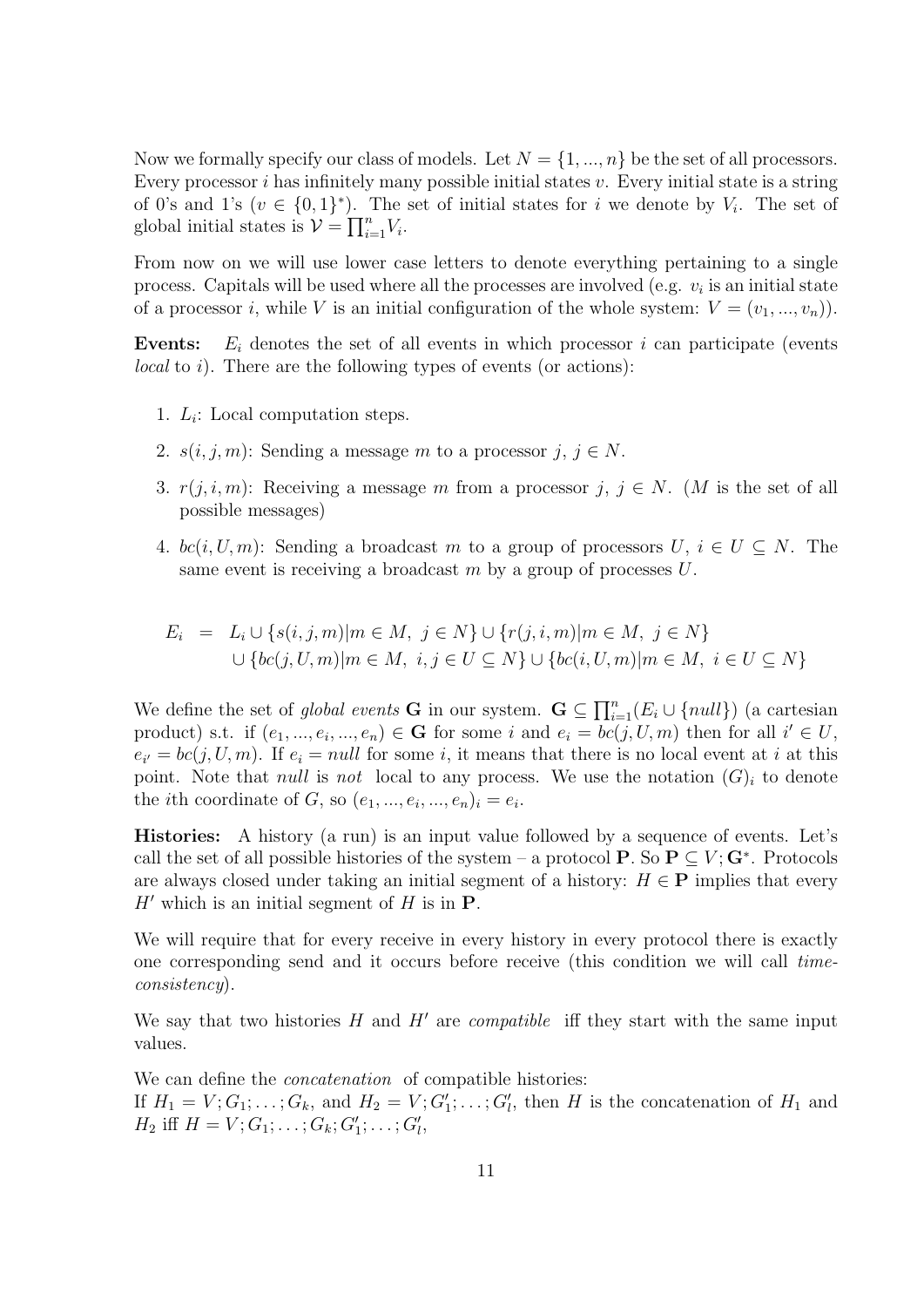Local histories are the projections of global histories onto the sets of local events of the processors. They are "time-forgetting".

We assume that a global event – the ticking of the clock – takes place even if no local events take place at a particular moment. Given  $i$ , and the global history  $H$ , the local history  $h_i$  consisting of the events seen by i, is uniquely defined and we let  $\Phi_i$  be the map which takes us from  $H$  to  $h_i$ .

The local history is everything the processor sees, so all the global histories which correspond to the same local history  $h_i$  look the same to the processor i. Note that the length of  $\Phi_i(H)$  is less than or equal to the length of H. In fact  $length(\Phi_i(H)) = length(H)$  iff there are no *null* events on  $i$  in  $H$ .

For every i we can define an equivalence relation on the set of global histories:

$$
H \approx_i H' \text{ iff } \Phi_i(H) = \Phi_i(H')
$$

This relation is extended to groups U by letting  $H \approx_U H'$  iff there exists a chain  $H =$  $H_1, H_2, ..., H_m = H'$  and for all  $i < m$ , there is a  $j \in U$  such that  $H_i \approx_j H_{i+1}$ .

We use capital letters to denote global histories, events etc, lower case letters denote local histories, events etc.

Closure Conditions for the Protocol: We impose some additional conditions on the protocol **P**. We want to ensure that the initial state of  $i(v_i)$  cannot be known to any other process j at any run of the system, unless j learns about  $v_i$  from some communication. We want to exclude the possibility that something is common knowledge "accidentally". To achieve that we will make sure that all the initial states are possible. Moreover, if  $v_i$ is the initial state of i, all other strings  $v'_i$  will remain possible for j as initial states of i, unless  $j$  gets some message from  $i$  to the contrary (directly or via some other processors).

1) All vectors of input values are possible:  $\forall V$  s.t.  $V = (v_1, \ldots, v_n)$  where every  $v_i$  is a sequence of 0's and 1's there is some  $H \in \mathbf{P}$  s.t. for some  $H', H = V; H'.$ 

2) No sequence of local events on some group of processes can influence possible actions of some other group of processes unless there are some communications (of course assuming that both groups are disjoint).

For that we need some closure conditions on the set of all protocols. The first condition we use is due to [CM] (it is the first of their principles of computation extension ).

We need one definition:

Let  $G = (e_1, \ldots e_n)$ , G is on U if  $U = \{i | (G)_i \neq null\}$  (so U is the set of processes which have some local events in  $G$ ).

#### Closure conditions:

(i) Extension Rule: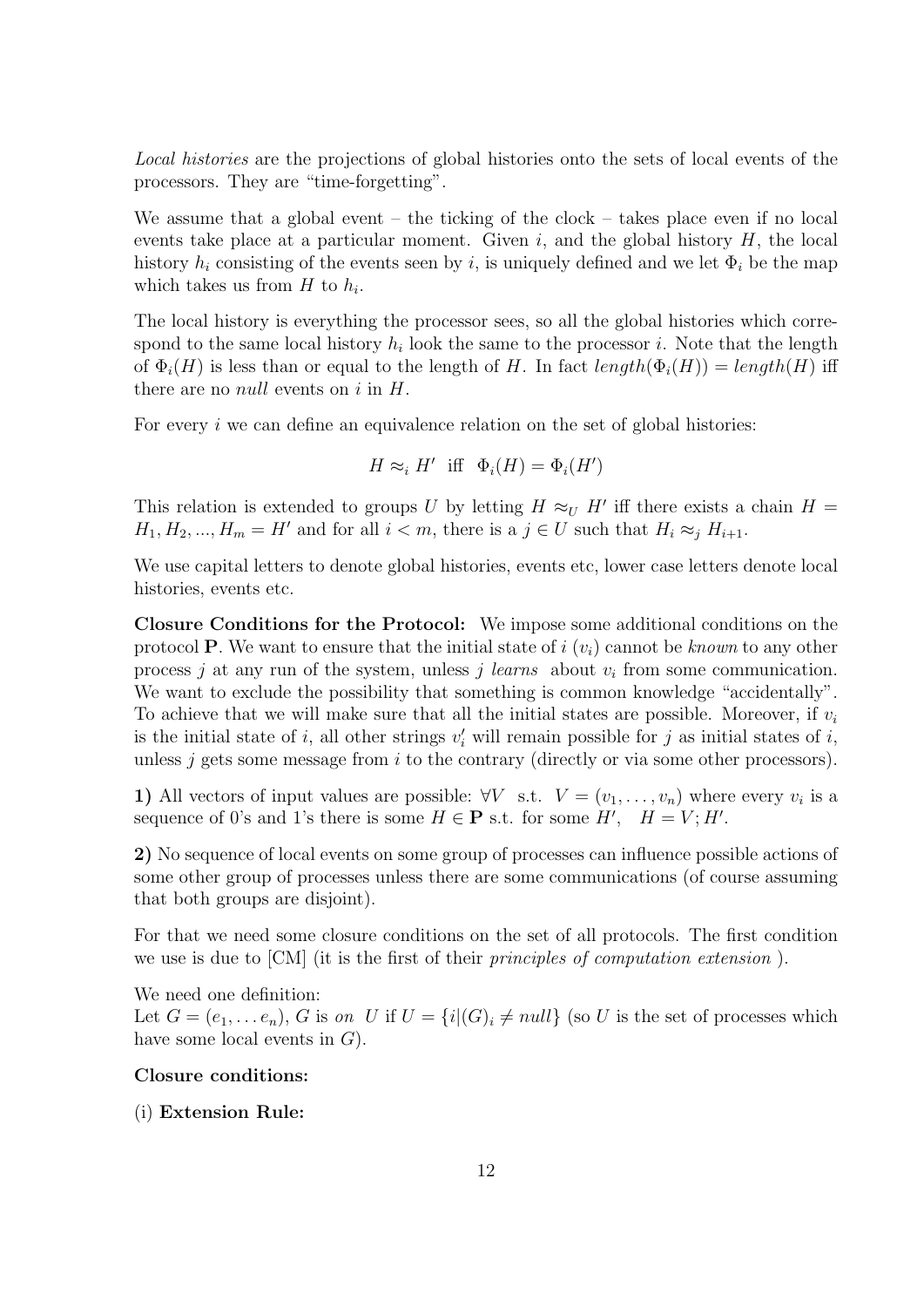Let  $\forall i \in U$ ,  $H \approx_i H'$ , G is on U, none of  $(G)_i$  is receive  $r(j, i, m)$  for any j not in U, then

$$
(H' \in \mathbf{P}, H; G \in \mathbf{P}) \Rightarrow H'; G \in \mathbf{P}
$$

The extension rule guarantees that if we have a protocol  $P$ , some history  $H$  in  $P$  and some action of a group of processes  $U$  is possible in  $H$ , then the same action must be possible in every history  $H'$  which looks the same to all processes in U unless it violates time–consistency. In order to explain why  $e_i$  cannot be a receive from a processor outside of U let us examine an example:

Let  $N = \{1, 2, 3\}, U = \{1, 2\}.$  $H = (null, null, s(3, 1, m)), H' = (null, null, null).$  Clearly  $H \approx_1 H'$  and  $H \approx_2 H'$ . If we take  $G = (r(3, 1, m), null, null)$  s.t.  $H; G \in \mathbf{P}$  then requiring  $H'; G$  to be in  $\mathbf{P}$  would violate time–consistency.

The following conditions ensure that no process can get any additional information about the other processes by observing its own local events (no hidden synchronization). These conditions are necessary because (unlike [CM]) we allow local events at different sites at the same instant of time. Condition  $(ii)$  says that if some local events have occurred in parallel, and the sets of participating processes were disjoint, they could have occurred in sequence. We'll call it the splitting rule.

#### (ii) Splitting Rule:

 $G = (e_1, \ldots e_n)$ ,  $G \notin V$ ,  $G$  is on  $U$ . Given  $U_1, U_2$  s.t.  $U_1 \cup U_2 = U$  and  $U_1, U_2$  disjoint, then we can "split" any G into  $G_1$  and  $G_2$ :

$$
(H; G \in \mathbf{P}) \Rightarrow H; G_1; G_2 \in \mathbf{P}
$$

where  $(G)_i = (G_1)_i$  for  $i \in U_1$ ,  $(G)_i = (G_2)_i$  for  $i \in U_2$ ,  $(G_1)_j = null = (G_2)_k$  for  $j \notin U_1$ ,  $k \notin U_2$  provided that we don't split any broadcasts:  $(G)_i = bc(i, V, m) \rightarrow V \subseteq U_1 \vee V \subseteq$  $U_2$ .

Condition *(iii)* says that if some local events have occurred in sequence, the sets of participating processes were disjoint, and there was no send receive pair in them, they could have occurred in parallel.

#### (iii) Joining Rule:

Given  $U_1, U_2$  s.t.  $U_1 \cup U_2 = U$  and  $U_1, U_2$  disjoint, Let  $G_1$  be on  $U_1, G_2$  on  $U_2$ , and if  $(G_1)_i = s(i, j, m)$  then  $(G_2)_i \neq r(i, j, m)$ .

$$
(H; G_1; G_2 \in \mathbf{P} \Rightarrow H; G \in \mathbf{P})
$$

where  $(G)_i = (G_1)_i$  for  $i \in U_1$ ,  $(G)_i = (G_2)_i$  for  $i \in U_2$ .

Systems: We consider three kinds of systems. Asynchronous systems are the systems as described above but without broadcasts. So in asynchronous systems the only communications are via send and receive. Synchronous systems are the systems in which all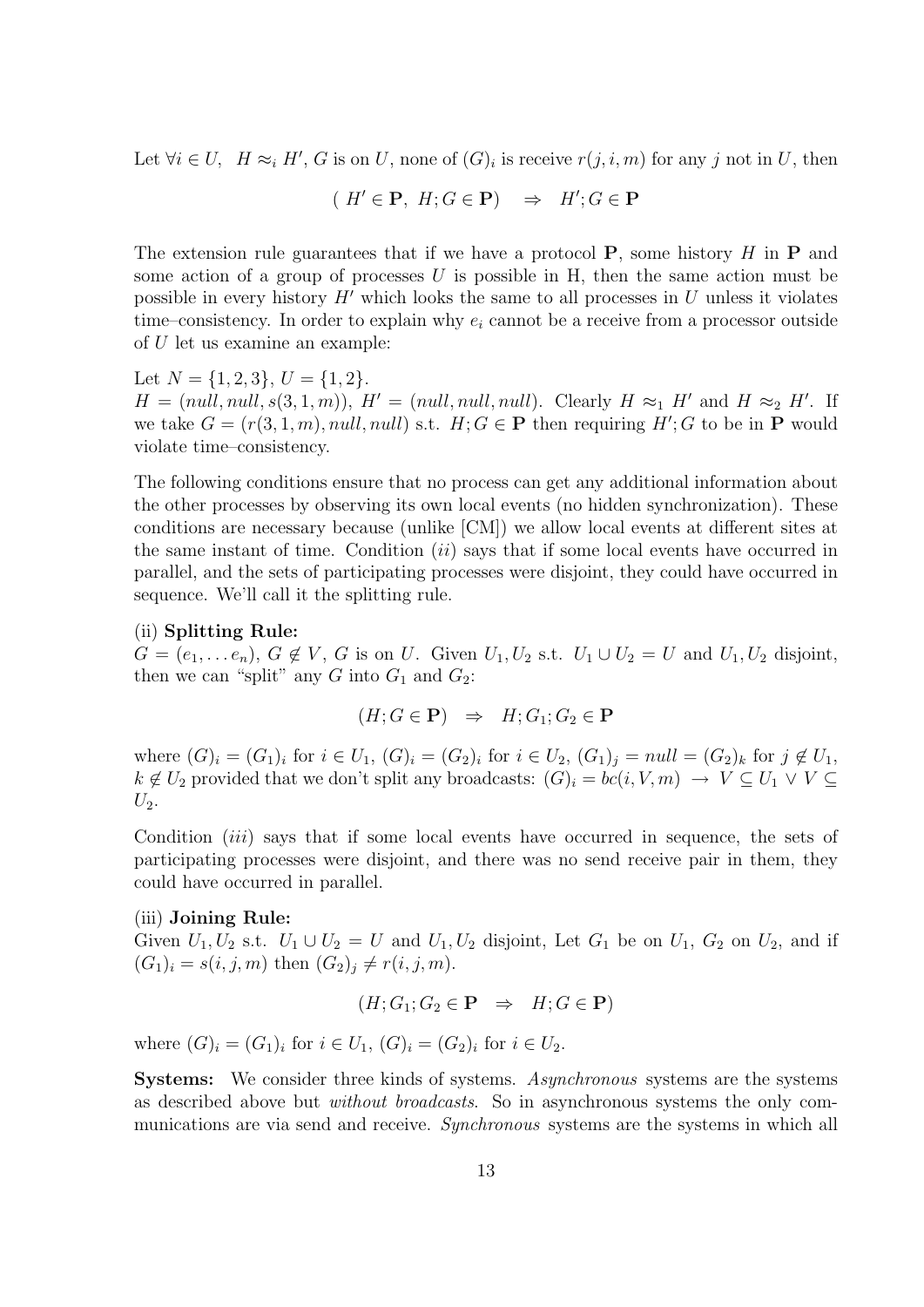the communications are done using broadcasts where we don't have the events send and receive. Finally, we use the name *mixed* communications systems for the systems with both kinds of communications available.

### 5.1 Language and Semantics

Let  $L_0$  be a language which describes properties of the global histories in a protocol **P**. So for every sentence A in  $L_0$ , and for every history  $H \in \mathbf{P}$ , A is either true or false in H.

We want to make sure that in every history initially every processor has some "private" information not known to any other processor. To accomplish that we assume that we have in our language a countable set of propositions  $L_1 = \{Q_{i,j}\}_{i,j \in N}$ .  $Q_{i,j}$  is the proposition that the jth input value of i is 1. All  $Q_{i,j}$  are independent. Private information of i in H are  $P_{i,j}$  which are  $Q_{i,j}$  or its negation depending on whether  $Q_{i,j}$  is true in H or not. Note that the private information is not a truth value of any formula, but which formula we're looking at.

L is the closure of  $L_0$  under truth functional connectives. L can be extended to a larger language  $L_C$  which is the closure of L under common knowledge operators  $C_U$  (for  $U \subseteq N$ ) and the usual truth functional connectives.  $C_U(A)$  means that there is common knowledge of A among processes from U.

The knowledge of a single process corresponds to  $C_{\{i\}}$ . We will then use the notation<sup>6</sup>  $K_i$ for  $C_{\{i\}}$ . When we restrict ourselves to a subset of  $L_C$  in which all common knowledge operators are in fact the knowledge operators (the sets  $U$  in  $C_U$  are always singletons) then we use the notation  $L_K$ .

The class of all models we consider is the class of all protocols P as described in the previous section. Fix **P**. Now we define the notion  $H \models A$  for A in  $L_c$  by recursion on the complexity of A.

- 0) If A is from  $L_0$  then the semantics is given.
- 1) If A is  $Q_{i,j}$  then A is true in H if the jth bit of an input of processor i in H is 1:

$$
H \models A
$$
 iff  $H = (v_1, ..., v_n); H', (v_i)_j = 1$ 

2) If A is  $\neg A'$  then

$$
H \models A \quad \text{iff} \quad H \not\models A'
$$

If A is  $B \vee C$  then

 $H \models A$  iff  $(H \models B$  or  $H \models C$ )

3) If A is of the form  $K_i(B)$  then

 $H \models K_iA$  iff  $\forall H' \in \mathbf{P}$   $H \approx_i H' \rightarrow H' \models A$ 

<sup>&</sup>lt;sup>6</sup>Fact that  $C_{\{i\}} = K_i$  was noticed earlier, compare e.g. [FI]. It is important that we assume that  $L_K$ and  $L_C$  are S5 (we need at least S4).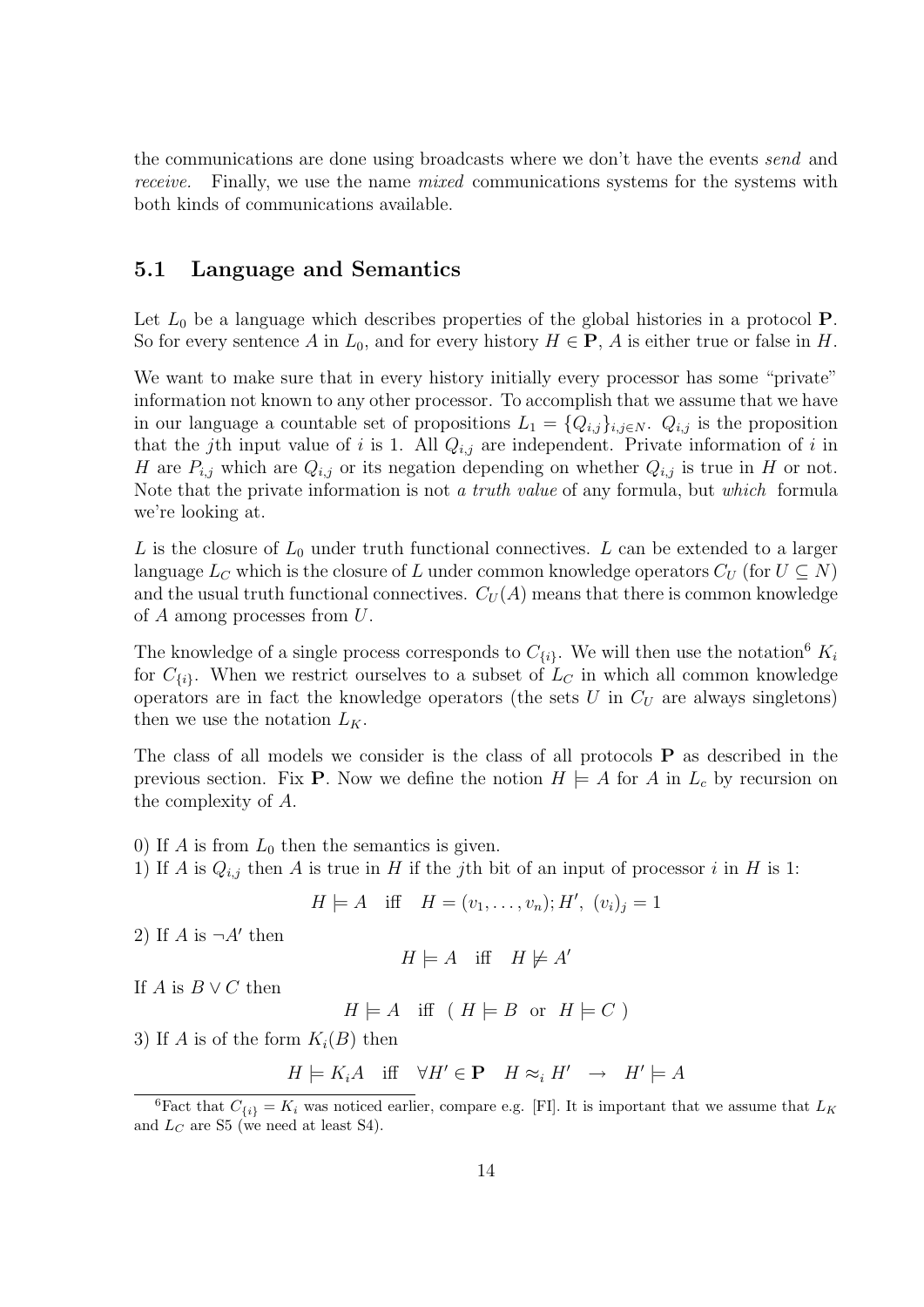4) If A is of the form  $C_U(B)$ , then

 $H \models A$  iff for all  $H', H' \approx_U H, H' \models B$ 

Also if U is empty, then  $C_U A$  iff A.

**Definition 6:** A formula A is persistent if whenever  $H \models A$  and  $H'$  extends H, then  $H' \models A$ .

**Theorem 5:** If A is persistent then so is  $K_i(A)$  for any i.

**Theorem 6:** Every formula A which is a boolean combination of  $P_i$ 's is persistent.  $\Box$ 

**Theorem 7:** Every formula of the form  $xA$  where A is a boolean combination of  $P_i$ 's, and x is a string of knowledge operators is persistent.  $\Box$ 

Theorem 8: [Chandy, Misra]: If communication is purely asynchronous, and for some histories  $H, H',$  s.t.  $H$  is an initial segment of  $H'$ :

$$
H' \models K_1K_2...K_nA \text{ and } H \not\models K_nA
$$

then in  $H'-H$  there must be a sequence of messages:  $m_{n-1}, m_{n-2}, \ldots, m_1$  s.t.  $m_{n-1}$  is sent by n and reaches  $n-1$  (maybe via some other processes),..., $m_1$  is sent by 2 and (maybe indirectly) reaches 1 (messages may be different but they all must imply  $\hat{A}$ ). Moreover if A doesn't depend on any local event of n (its truth value depends on some event  $e \notin E_n$ ) then there must be some event of the form  $r(i, n, m)$  occurring after H but before  $s(n, n - 1, m_{n-1})$ .

**Theorem 9:** Every finite downward closed set is the set  $L(A, H)$  for an appropriate A and H in some asynchronous protocol.

**Theorem 10:** : Every downward closed set L of strings without repetitions is  $L(A, H)$ for suitable  $A$  and  $H$  in a synchronous system with at least 3 processors.

Theorem 11: In a two processor system with only synchronous communication available, no finite level containing strings of length  $\geq 2$  can be achieved for any formula A.

**Theorem 12:** In system with k-casts, i.e. with broadcasts involving at most  $k$  processors, it is impossible to achieve common knowledge of any new fact in a group of size  $\geq k$ .

### 6 Further Work and Open Questions

In this paper we have looked only at levels of knowledge for single formulas. However, levels of knowledge for related formulas may be conncted. For example if  $A = B \vee C$  then  $L(B, s) \cup L(C, s) \subseteq L(A, s)$ . So one could ask, given the Lindenbaum algebra A of ground formulas and the Boolean algebra  $\mathcal B$  of subsets of  $\Sigma_c^*$ , which maps from  $\mathcal A$  to  $\mathcal B$  can arise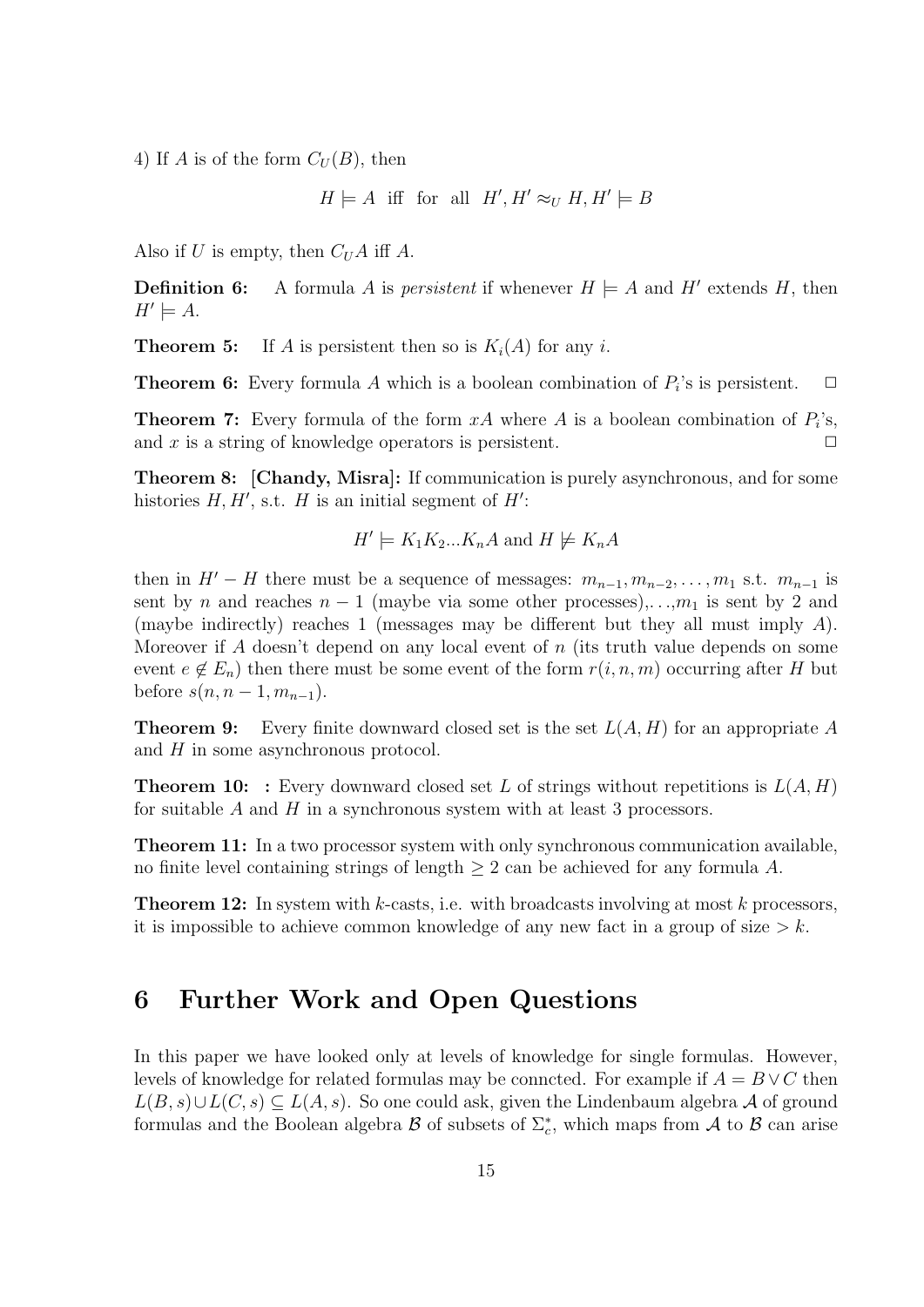as level maps? We know that the maps must preserve order and that the images must be regular, downward closed sets, but what more can we show?

A second direction of inquiry is to ask how actual game playing and knowledge interact. We have shown what sorts of levels can arise and shown that they are relevant to group strategies as well as to individual strategies within groups. But clearly much more needs to be done.

A final line of research is to bring the cuurent work into closer contact with a lot of other work on knowledge revision which begins with Plaza and proceeds through [Ger], [BMP], [Dit]. We also need to relate the work with the work of Stalnaker on models of knowledge where probabilities are taken into account.

#### References:

[Bar] J. Barwise, Three Views of Common Knowledge, in TARK-2, Ed. M. Vardi, Morgan Kaufmann 1988, pp. 369-380.

[BMP] A. Baltag, L. Moss and S. Solecki, "The Logic of Public announcements, common knowledge and private suspicions", Technical report #238, Indiana University Cognitive Science Program (earlier version appeared in TARK 1998)

[Chw] M. Chwe, Rational Ritual, Princeton U. Press, 2001

[CM] Chandy M. and Misra J., "How Processes Learn", Proceedings of 4th ACM Conference on Principles of Distributed Computing (1985) pp 204-214.

[CM2] H. H. Clark and C. R. Marshall, Definite Reference and Mutual Knowledge, in Elements of Discourse Understanding, Ed. Joshi, Webber and Sag, Cambridge U. Press, 1981.

[Dit] H. van Ditmarsch, Knowledge Games, Doctoral dissertation, U. of Groeningen (2000). [FHMV] R. Fagin, J. Halpern, Y.Moses and M. Vardi, Reasoning abour Knowledge, MIT press, 1995.

[Ger] J. Gerbrandy, "Dynamic epistemic logic", in Logic, Language and Information II, CSLI press 1999.

[FI] M. Fischer and N. Immerman, "Foundations of Knowledge for Distributed Systems, Yale Univ. Tech. Report YALEU/DCS/TR-450, December 1985

[Hi] J. Hintikka, Knowledge and Belief, Cornell U. Press, 1962.

[HM] J. Halpern and Y. Moses, Knowledge and Commmon Knowledge in a Distributed Environment, Proc. 3rd ACM Symposium on Distributed Computing 1984 pp. 50-61

[HZ] J. Halpern and L. Zuck, A Little Knowledge goes a Long Way, Proc. 6th PODC, 1987, pp. 269-280.

[JP] D.H.J. de Jongh and R. Parikh "Well Partial Orderings and Hierarchies", Proc. Kon. Ned. Akad. Sci Series A 80 (1977) 195- 207.

[Lew] D. Lewis, Convention, a Philosophical Study, Harvard U. Press, 1969.

[MGM] R. Marvin, M. Greenberg and D. Mossler, "The Early development of conceptual perspective thinking", Child Development, 47 (1976) 511-514.

[MT] Y. Moses and M. Tuttle, Programming Simultaneous Actions using Common Knowledge, Research Report MIT/LCS/TR-369 (1987)